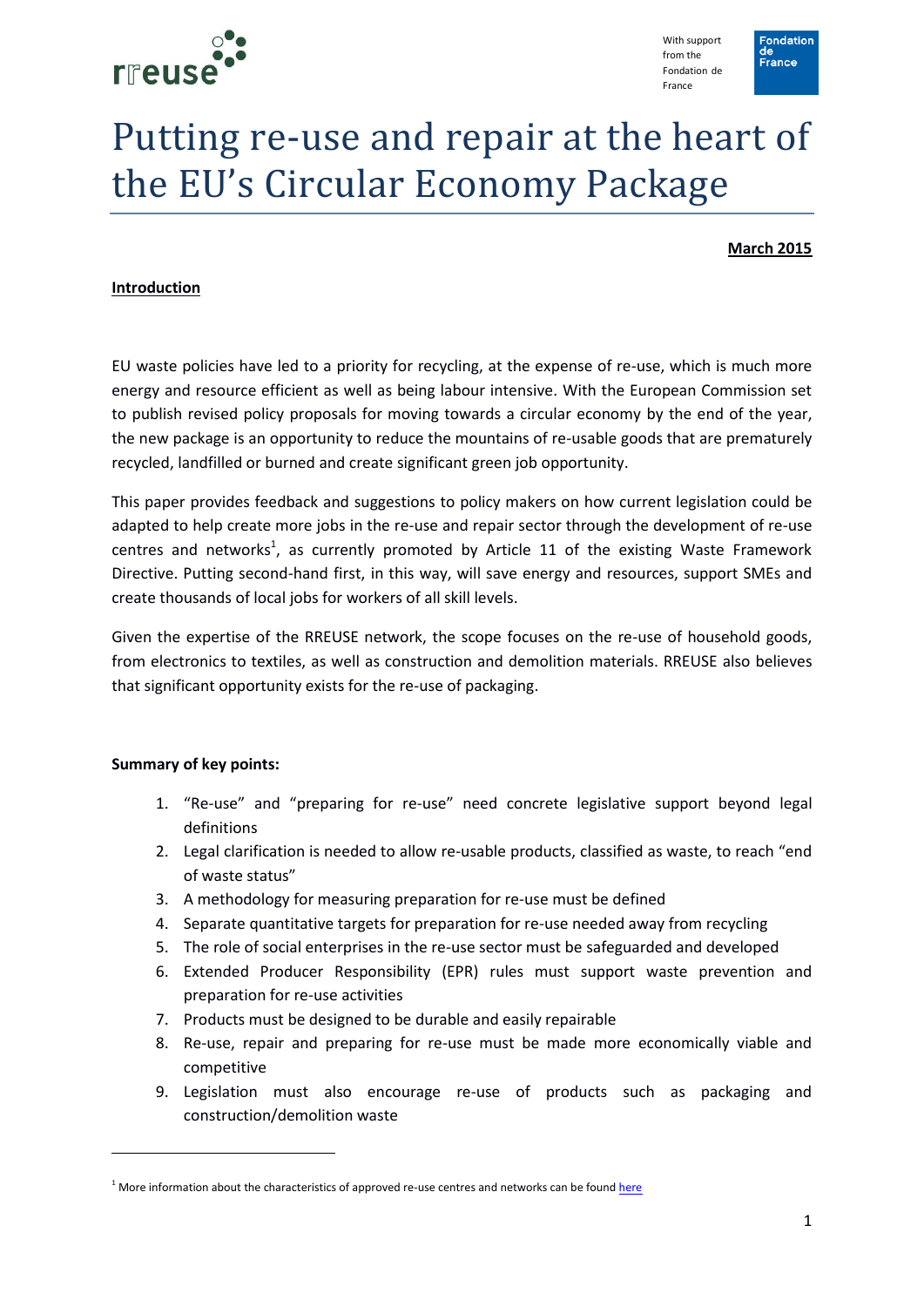# **1. "Re-use" and "preparing for re-use" need concrete legislative support beyond legal definitions**

Re-using things was never a waste issue until the introduction of waste legislation. It's a form of waste prevention. There are lots of types of re-use: online auctions, flea markets, swap parties, private exchanges etc.

With the introduction of the European waste hierarchy, however, one form of re-use was separated away from waste prevention, so-called "preparing for re-use".

*"Preparing for re-use is the checking, cleaning or repairing recovery operations, by which products or components of products that have become waste are prepared so that they can be re-used without any other pre-processing (Art.3 EU Waste Framework Directive)*"

In short it simply refers to re-using things which legally have become waste. According to recent estimates 1/3 of all material arriving at recycling centres and civic amenity sites can still be re-used and at least 25% of electronic waste still has significant re-use value<sup>2</sup>. Unfortunately, however, current legislation is geared towards automatically recycling, landfilling or incinerating all products as soon as they become waste, irrespective of whether you can still re-use them. For example an estimated 12.2 million tonnes of textile waste is generated annually in the EU with over half of this amount either landfilled or incinerated $3$ 

Creating a policy framework that exploits the potential for extending product lifetime and creating significant green jobs through preparing for re-use will be the focus of the rest of this paper.

# **2. Legal clarification is needed to allow re-usable products, classified as waste, to reach "end of waste status"**

EU waste policy must be more flexible and help facilitate and encourage the possibility to re-use goods once they have become waste. This is currently a major legal obstacle in some Member States where once products become waste, it is legally impossible to re-use them. Therefore, reaching "end of waste status<sup>4</sup>" must be possible following a preparing for re-use process, not only following a recycling process and clarification of this is needed in article 6 of the EU Waste Framework Directive.

In addition, legal clarity is needed to ensure that reusable products, characterised as waste, are not viewed as "taken off the market" just because of their legal status. In other words a product which has been prepared for re-use cannot be viewed as a new product being placed on the market for the first time. It is still a used product.

**.** 

<sup>&</sup>lt;sup>2</sup> WRAP (2012) WEEE Facts and Figures available **online** 

<sup>&</sup>lt;sup>3</sup> JRC (2009) Study on the selection of waste streams for End of Waste assessment, available *online* 

<sup>4</sup> Article 6 of the EU Waste Framework Directive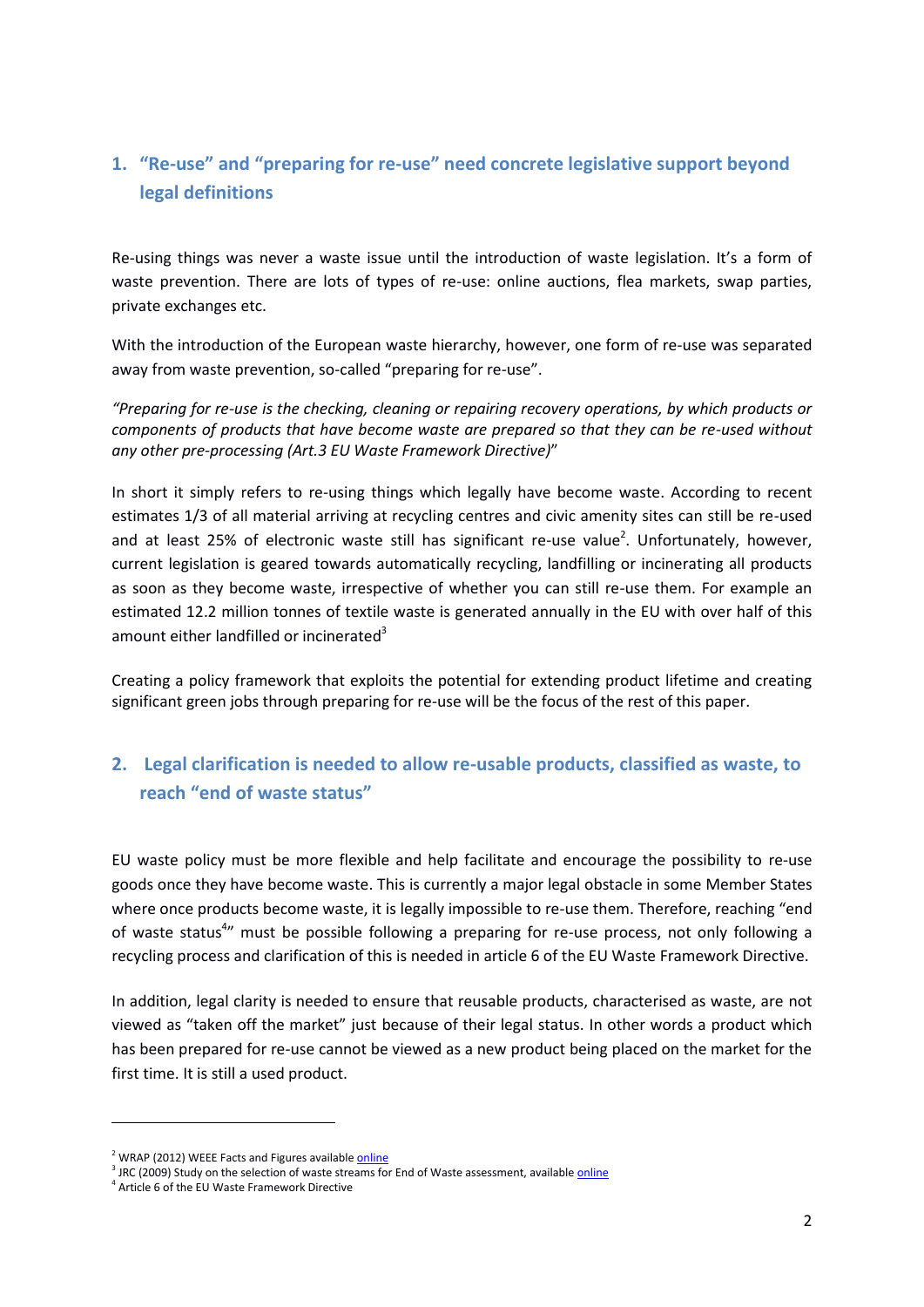Lastly RREUSE believes that approved re-use centres should be the legal operator that declares end of waste status following a preparation for re-use process.

#### **3. A methodology for measuring preparation for re-use must be defined**

No EU methodology currently exists to measure preparation for re-use. Given that preparation for re-use activities are carried out primarily by local structures, namely approved re-use centres and networks, RREUSE believes that preparation for re-use should be calculated as:

#### "**The weight of materials and products made available on the market<sup>5</sup> by approved re-use centres"***.*

RREUSE describes approved re-use centres and networks as "an organisation or network of organisations where used goods are re-used and/or prepared for re-use and fulfil all necessary legal requirements to carry out such an activity"<sup>6</sup>. The kinds of products and materials these organisations focus on include electronics, furniture, textiles, books, bric-a-brac, etc., which all have high demand on the second hand market across Europe<sup>7</sup>. Focussing a target on such entities would facilitate ease of gathering data by competent authorities and directly respond to the call in Article 11 of the Waste Framework Directive, to develop such re-use centres and networks. This methodology reflects current practice, especially where different forms of re-use targets have been implemented (see point 6.)

# **4. Separate quantitative targets for preparation for re-use needed away from recycling**

Once a product is legally labelled as 'waste', access to these products is a significant barrier to preparation for re-use activities<sup>8</sup>. As such, RREUSE recommends including a binding clause on access to the waste stream for approved re-use centres and networks in the Waste Framework Directive, similar to the provision of article 6.2 in the WEEE Directive.

This access, however, will only be enforced through separate quantitative targets for preparation for re-use away from recycling in the Waste Framework Directive. Currently these steps, which should be separate, are combined in one target. Today, Spain is the only country who has introduced a legally binding preparation for re-use target, separate to recycling, for waste electronics:

1

<sup>&</sup>lt;sup>5</sup> A product is made available on the market when supplied for distribution, consumption or use on the Union market in the course of a commercial activity, whether in return for payment or free of charge (See Article 2 of Regulation (EC) No 765/2008 and Article R1 of Annex I of Decision No 768/2008/EC)

 $6$  More information on principles for approved re-use centres and networks can be found [here](http://www.rreuse.org/t3/fileadmin/editor-mount/documents/300/RREUSE_approved_re-use_centre_principles_Final_3.pdf)

 $^7$  A recent Eurobarometer 388 has more information about current market demand for second hand products in Member States available

<sup>&</sup>lt;u>[here](http://ec.europa.eu/public_opinion/archives/flash_arch_390_375_en.htm)</u><br><sup>8</sup> R. Kissling, D. Coughlan and others, Success factors and barriers in re-use of electrical and Electronic, Elsevier Resources, Conservation and Recycling, 2013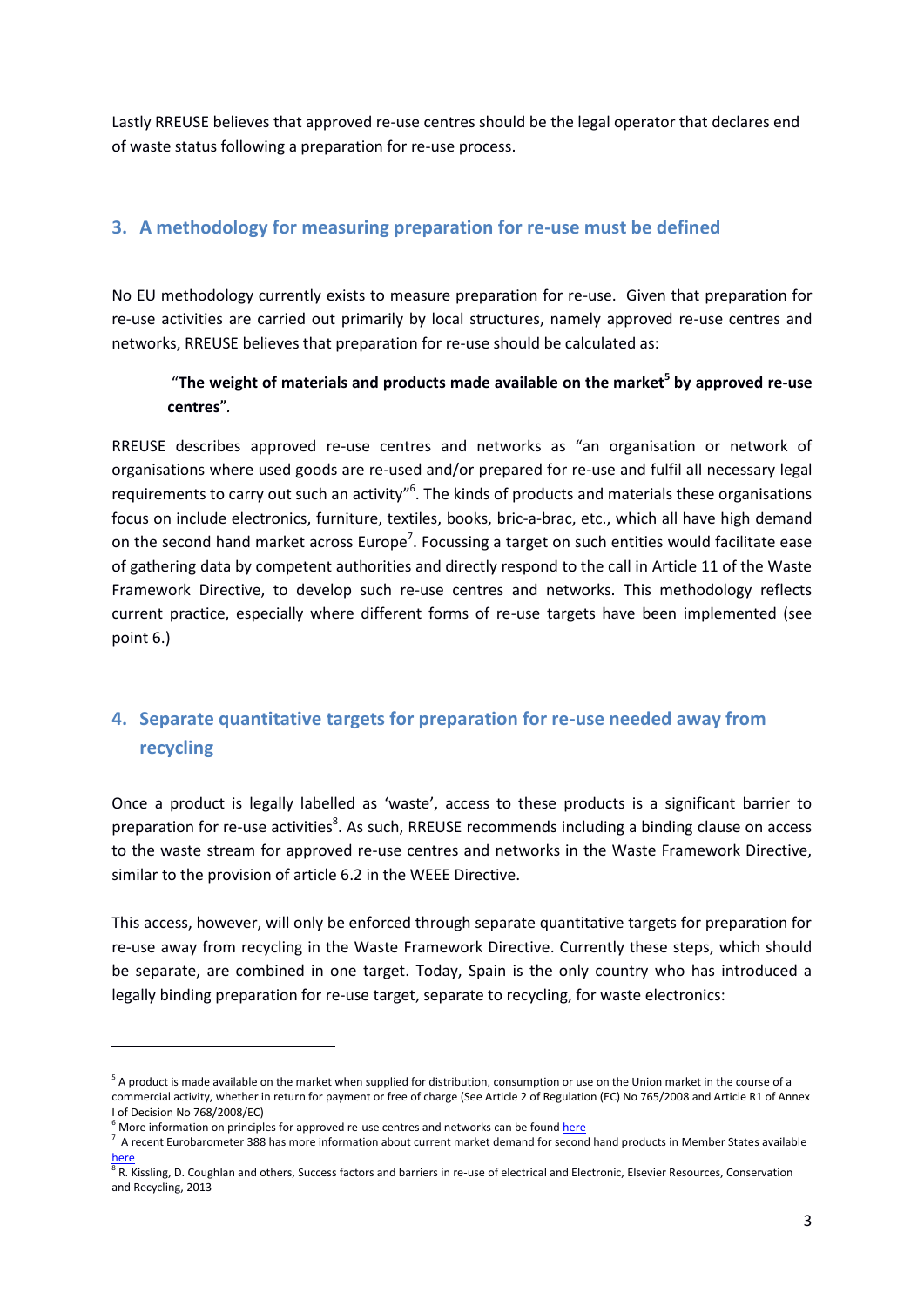On February 20<sup>th</sup>, Spain approved its [new Royal Decree,](http://www.boe.es/boe/dias/2015/02/21/pdfs/BOE-A-2015-1762.pdf) on waste electrical and electronic equipment (WEEE), transposing into national law the [EU WEEE Directive 2012/19,](http://eur-lex.europa.eu/LexUriServ/LexUriServ.do?uri=OJ:L:2012:197:0038:0071:en:PDF) introducing the first national preparation for re-use target in Europe:

- $\circ$  From January 1<sup>st</sup> 2017 to August 14<sup>th</sup> 2018 for large appliances (2%) and IT equipment (3%)
- $\circ$  From August 15<sup>th</sup> 2018 for large appliances (3%) and IT equipment (4%)

Separate quantitative targets for other waste streams, including textiles and furniture, within the Waste Framework Directive could be introduced with differentiated lead times for certain Member States to meet such a target, based on their current re-use infrastructure as well as the differences in waste generation per capita that exist between them.

Whilst figures concerning preparation for re-use are not currently collected by Member States, figures are being collected by social enterprise network members of RREUSE. For example, social enterprise re-use networks are currently making available on the market 0.2 kg per capita of re-used textiles, furniture and WEEE in Spain, 1.7 kg per capita in France and 2.3 kg per capita in Belgium. Whilst at first glance these figures may seem relatively small, the amount of jobs that can be created from supporting re-use is significant. For example it was recently estimate that doubling the amount of textiles collected and sorted in the Nordic region, would create 4,400 new jobs and 30,000 additional work training opportunities, internships and community service opportunities<sup>9</sup>

Flanders, Belgium, has set an employment target of 3000 Full Time Equivalent (FTE) jobs alongside a re-use target of 5 kg re-used material per capita to be achieved by 2015 . As a result the re-use sector in Flanders provides over 5000 jobs and discussions about revising this target upwards are underway.

Having a separate target would increase the diversion of re-usable products from the waste stream which in some cases has been estimated to be  $1/3$  of all materials discarded<sup>10</sup>. As preparing for reuse is labour intensive in nature, a separate target could create around 300,000 jobs<sup>11</sup> in Europe.

#### **5. The role of social enterprises in the re-use sector must be safeguarded and developed**

Where targets for re-use exist today, they are inextricably linked to supporting the development of social enterprises in the field of re-use.

1

<sup>&</sup>lt;sup>9</sup> Nordic Council of Ministers (2015) The Nordic Textile Commitment. Available <u>[here](http://www.norden.org/en/news-and-events/news/more-recycling-and-reuse-of-textiles-in-the-nordics-benefits-the-environment-and-the-economy)</u>

<sup>10</sup> All Island Bulky Waste Reuse Best Practice Management Feasability Study. Availabl[e here.](http://www.rx3.ie/MDGUploadedFiles/file/rx3publications/Bulky_Waste_Reuse_Study_website.pdf)

 $11$  EEB (2014) Advancing Resource Efficiency in Europe. Availabl[e here](http://www.eeb.org/EEB/?LinkServID=4E9BB68D-5056-B741-DBCCE36ABD15F02F)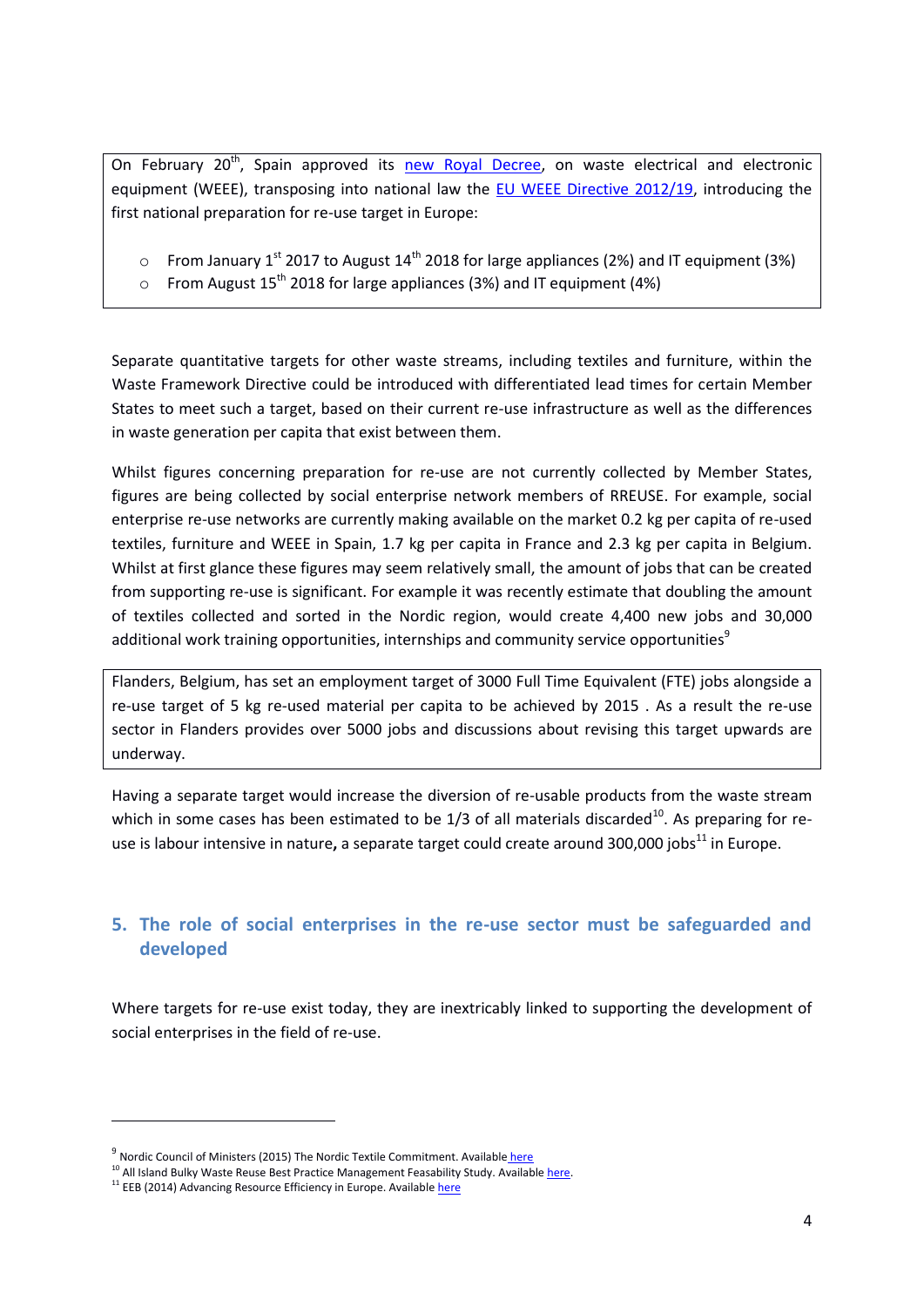France has a target to increase the amount of used furniture put back on the market by social enterprises by 50% over a 4-year period in comparison to a baseline situation, within the requirements of the French Extended Producer Responsibility Scheme for furniture. This focus on supporting social enterprises is because of their wider social value to the community through provision of job and training opportunities at the local level, often to the most marginalised in society.

These social services are very much valued and recognised by municipalities and the wider community within which they operate. As such, any proposal concerning access to the waste stream or separate preparation for re-use targets, should be linked to the support and development of social economy actors in the field, for example through the use of social clauses in tendering procedures. The Spanish preparing for re-use target for WEEE refers to the possibility for municipalities to make use of social clauses.

## **6. Extended Producer Responsibility (EPR) rules must support preparation for reuse activities**

Extended Producer Responsibility is being promoted as a key market based instrument to help implement EU waste legislation, including full application of the waste hierarchy. However, RREUSE has identified that EPR rarely supports preparation for re-use activities aside from a few exceptional cases<sup>12</sup>. As such, RREUSE welcomes the European Commission's initial proposal to include minimum requirements for Extended Producer Responsibility in Annex VII of the Waste Framework Directive, especially the call to set quantitative targets for preparation for re-use.

However, without an overarching preparation for re-use target in the Waste Framework Directive these individual targets are likely to lack any ambition. In addition to this provision being retained, RREUSE would also like to see a clause on access for approved re-use centres to the waste stream, similar to that mentioned in point 2. Furthermore, EPR schemes must be obliged to safeguard and guarantee the potential re-use of products in their entire logistic chain. This includes collection, correct handling, transport and storage which should be organised in a careful manner in order to prevent possible damage to the products. The experience, know-how and partnership with approved re-use centres can help EPR schemes in managing this.

#### **7. Products must be designed to be durable and easily repairable**

Re-use and repair should be at the heart of any vision of a circular economy. RREUSE is aware that the quality and price of new products entering the EU market is diminishing mainly as a result of market saturation. For example the re-usable fraction of used clothing collected by social enterprises

 $\overline{a}$ 

<sup>&</sup>lt;sup>12</sup> RREUSE EPR study availabl[e here](http://www.rreuse.org/t3/fileadmin/editor-mount/documents/200/EPR_and_product_reuse.pdf)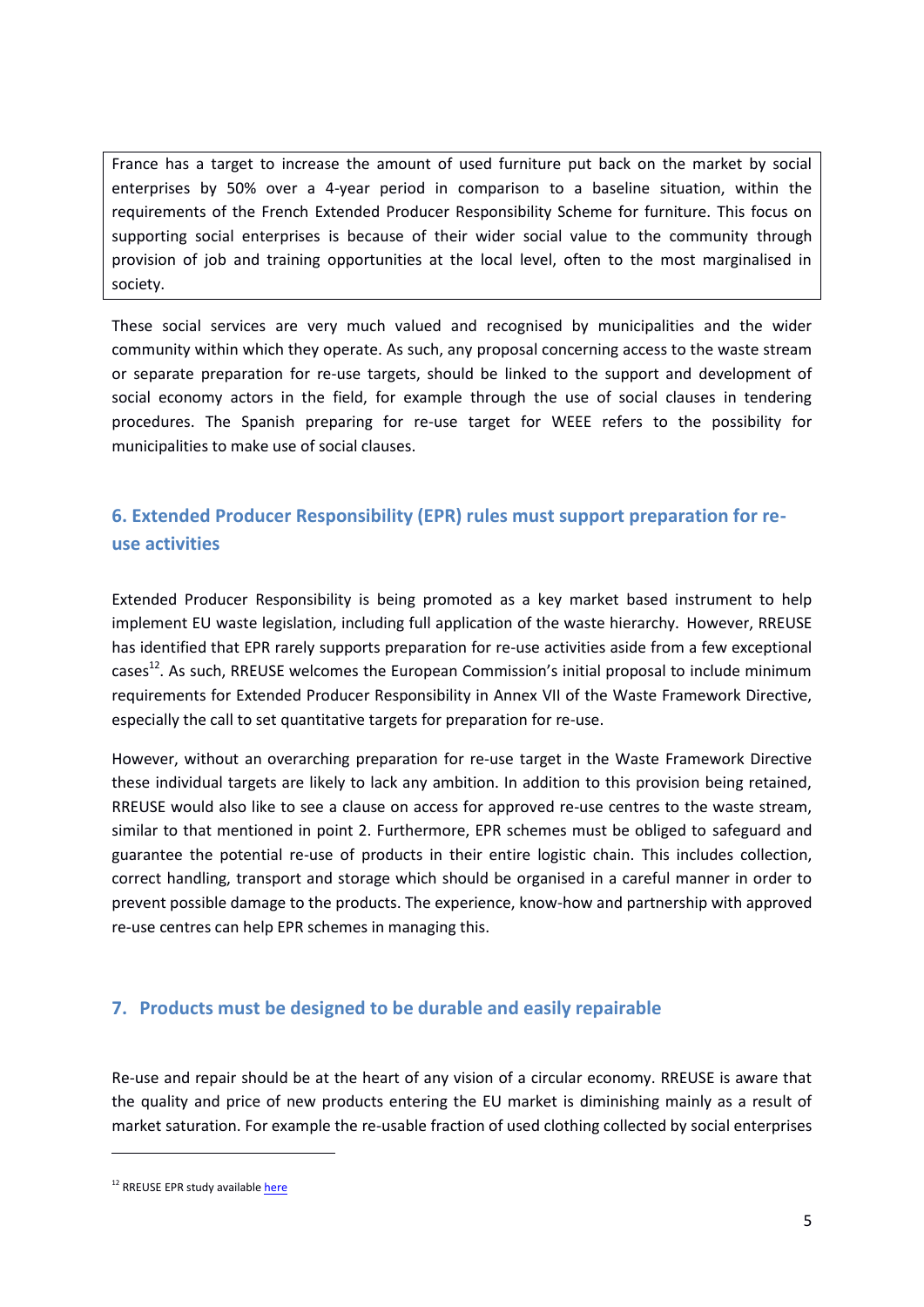has diminished, in some areas by 20% over a 5 year period $^{13}$  and there are increasing obstacles to repairing electronic appliances<sup>14</sup>. Independent re-use and repair operators must have access to all repair and service manuals of the manufacturers; access to spare parts for a minimum of 10 years at reasonable prices and products entering the EU market must be designed in such a way that they can be easily repaired. Whilst waste legislation, such as the WEEE Directive and criteria for implementing Extended Producer Responsibility can go some way here, repair-friendly criteria within the implementing measures of the Ecodesign Directive and smart use of taxation (e.g. zero VAT on repair activities to make the sector more competitive); reviews of warranty regulations within the Consumer Rights Directive are examples of measures should be supported $15$ 

# **8. Re-use, repair and preparing for re-use more economically viable and competitive**

77% of EU citizens prefer to repair their products instead of buying new ones, while at least 60% are keen on buying second-hand items of all sorts (furniture, electronics, books, bikes etc.)<sup>16</sup>. Despite these good intentions, consumers tend to replace or throw away their products instead of repairing and re-using them because costs of repair are too high. Repair must be made more competitive economically. In order to do so, the following could be looked at:

- 1. Innovative use of differentiated VAT rates in accordance with the waste hierarchy could be explored. For example zero VAT on repair services and the sale of second hand products. These taxes should be shifted to put a higher burden on resource-intensive and single use products $17$
- 2. Investment in communication, both to citizens and public authorities about the purchasing of buying second-hand products is also essential to shifting consumer habits and raising awareness
- 3. The use of Green Public Procurement should support the purchase of more durable, repairable goods as well as second-hand products by public bodies
- 4. Products must be designed to be easily repairable to reduce the time and cost to make repairs (See Section 7)

Lastly, RREUSE believes that EU structural and cohesion funds must not be used to increase EU landfill or incineration capacity and must be focussed on waste prevention, preparing for re-use and recycling activities.

1

<sup>&</sup>lt;sup>13</sup> OUVERTES. 2006. Report by Textile re-use and recycling players on the status of the industry in Europe. Availabl[e here](http://www.textile-recycling.org.uk/Report_Ouvertes_Project_June2005%5B1%5D.pdf.)

<sup>&</sup>lt;sup>14</sup> RREUSE (2013) Investigation into the reparability of domestic washing machines, dishwashers and fridges available onlin[e here](http://www.rreuse.org/t3/fileadmin/editor-mount/documents/200/RREUSE_Case_Studies_on_reparability_-_Final.pdf)

<sup>&</sup>lt;sup>15</sup> See Joint Statement on repair (yet unpublished)

<sup>&</sup>lt;sup>16</sup> Eurobarometer survey (No. 388,2014) availabl[e here](http://ec.europa.eu/public_opinion/archives/flash_arch_390_375_en.htm)

<sup>&</sup>lt;sup>17</sup> RREUSE position on differentiated VAT according to the waste hierarchy, availabl[e here](http://www.rreuse.org/t3/fileadmin/editor-mount/documents/200/RREUSE_position_-_reduced_VAT_2.pdf)